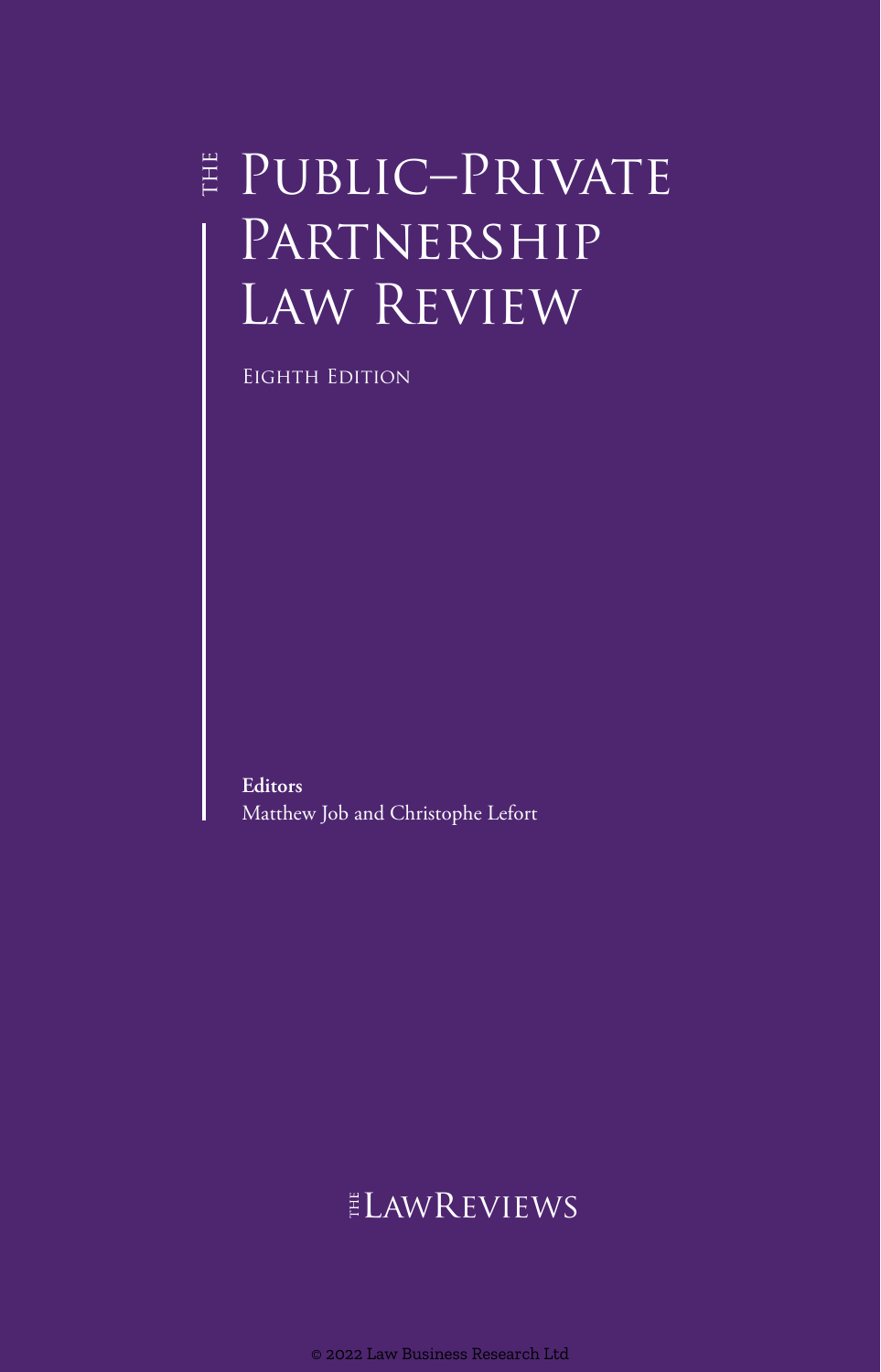# E PUBLIC–PRIVATE PARTNERSHIP Law Review

Eighth Edition

Reproduced with permission from Law Business Research Ltd This article was first published in March 2022 For further information please contact Nick.Barette@thelawreviews.co.uk

**Editors** Matthew Job and Christophe Lefort

### $ELMR$  EVIEWS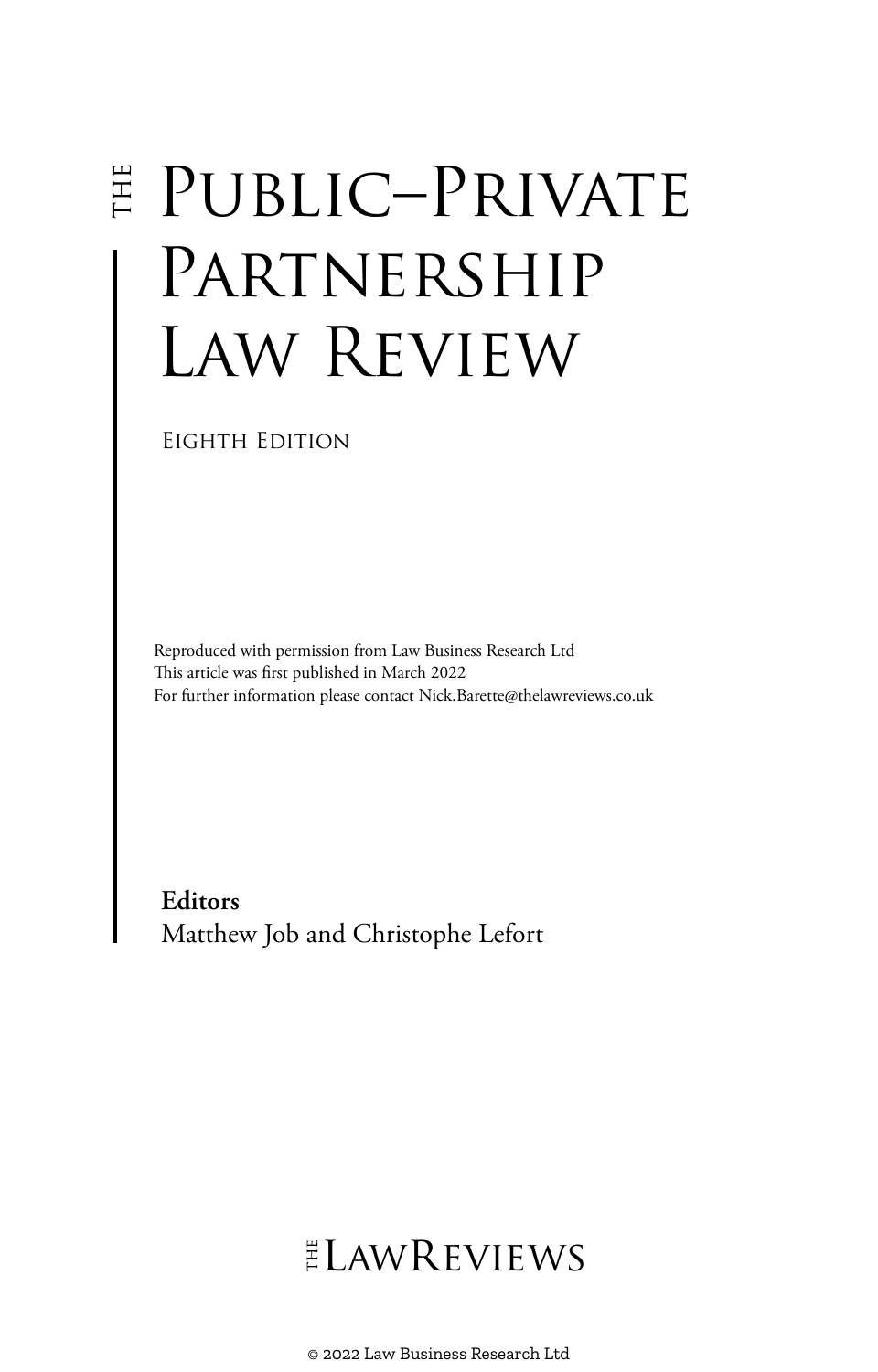#### PUBLISHER Clare Bolton

#### HEAD OF BUSINESS DEVELOPMENT Nick Barette

#### TEAM LEADERS Joel Woods, Jack Bagnall

BUSINESS DEVELOPMENT MANAGERS Rebecca Mogridge, Katie Hodgetts, Joey Kwok

BUSINESS DEVELOPMENT ASSOCIATE Archie McEwan

> RESEARCH LEAD Kieran Hansen

#### EDITORIAL COORDINATOR Isabelle Gray

PRODUCTION AND OPERATIONS DIRECTOR Adam Myers

> PRODUCTION EDITOR Martin Roach

> > **SUBEDITOR** Tessa Brummitt

CHIEF EXECUTIVE OFFICER Nick Brailey

Published in the United Kingdom by Law Business Research Ltd, London Meridian House, 34–35 Farringdon Street, London, EC4A 4HL, UK © 2022 Law Business Research Ltd www.TheLawReviews.co.uk

No photocopying: copyright licences do not apply. The information provided in this publication is general and may not apply in a specific situation, nor does it necessarily represent the views of authors' firms or their clients. Legal advice should always be sought before taking any legal action based on the information provided. The publishers accept no responsibility for any acts or omissions contained herein. Although the information provided was accurate as at March 2022, be advised that this is a developing area. Enquiries concerning reproduction should be sent to Law Business Research, at the address above. Enquiries concerning editorial content should be directed to the Publisher – clare.bolton@lbresearch.com

#### ISBN 978-1-80449-065-5

Printed in Great Britain by Encompass Print Solutions, Derbyshire Tel: 0844 2480 112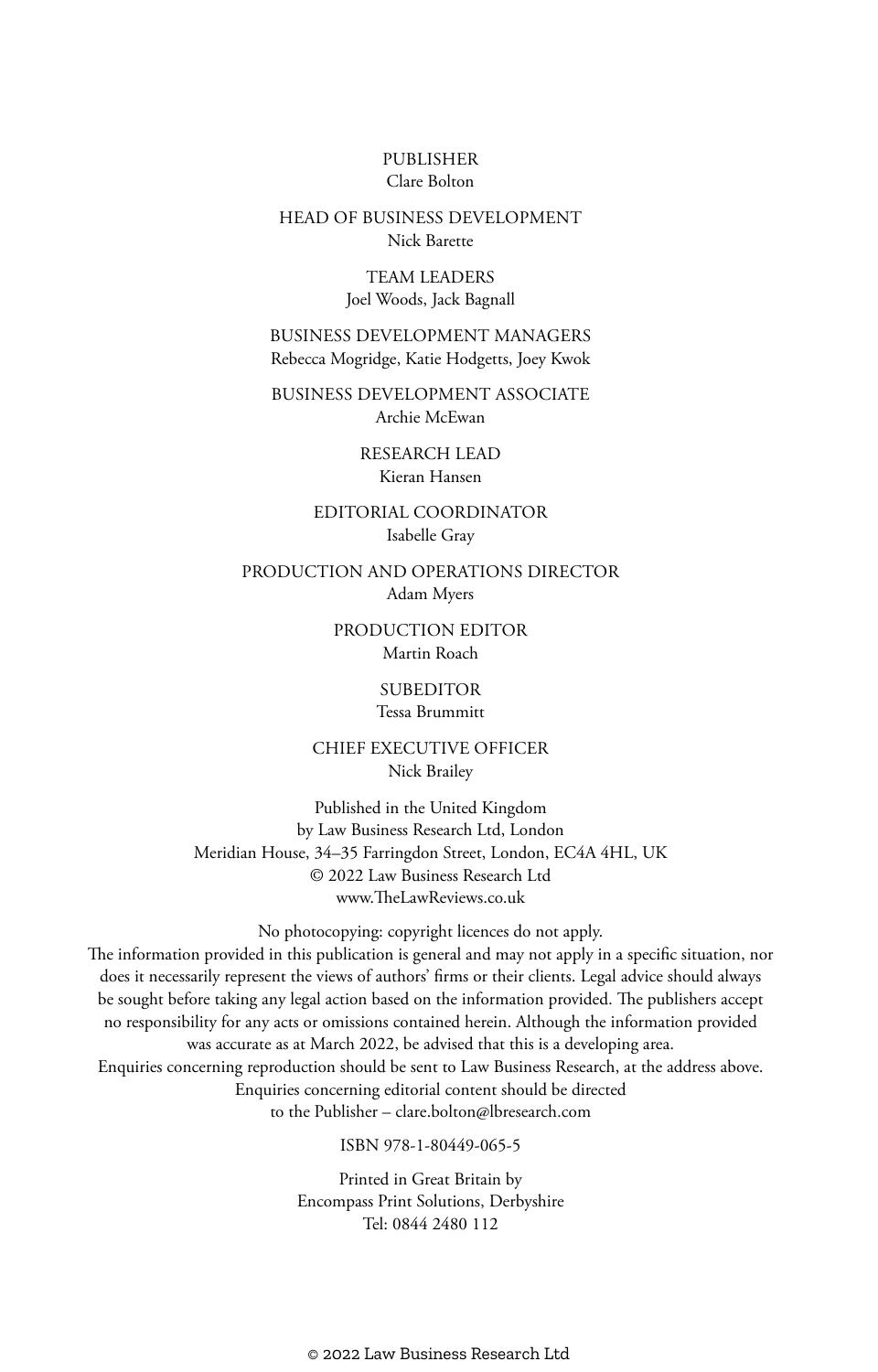### ACKNOWLEDGEMENTS

The publisher acknowledges and thanks the following for their assistance throughout the preparation of this book:

#### AXIS LAW CHAMBERS

BOMCHIL

#### DKMS LAWYERS

#### HENGELER MUELLER PARTNERSCHAFT VON RECHTSANWÄLTEN MBB

#### HERBERT SMITH FREEHILLS

HOUDA LAW FIRM

HOUTHOFF

#### KOSTA LEGAL

URÍA MENÉNDEZ

#### VIEIRA DE ALMEIDA

#### WEERAWONG, CHINNAVAT & PARTNERS LTD

WHITE & CASE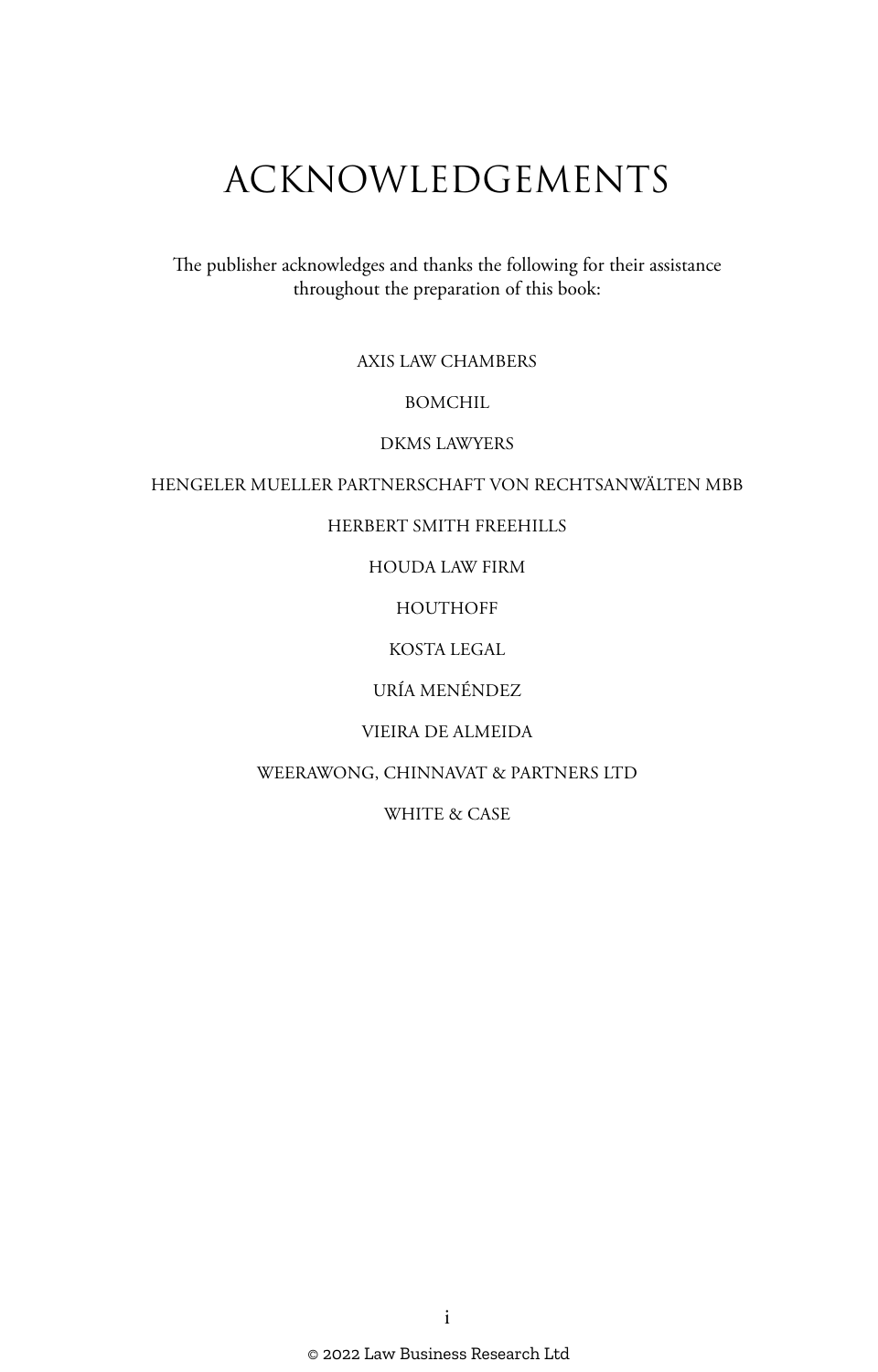## CONTENTS  $\overline{\phantom{a}}$

|            | Matthew Job and Christophe Lefort                                      |
|------------|------------------------------------------------------------------------|
| Chapter 1  |                                                                        |
|            | María Inés Corrá and Marina Wagmaister                                 |
| Chapter 2  |                                                                        |
|            | Andrew Griffiths, Nicholas Carney and Aggie Goss                       |
| Chapter 3  |                                                                        |
|            | François-Guilhem Vaissier, Alain Chan Hon, Sacha Ruffié and Lisa Gehin |
| Chapter 4  |                                                                        |
|            | Jan Bonhage                                                            |
| Chapter 5  |                                                                        |
|            | Dhonke Ridhong Kafi                                                    |
| Chapter 6  |                                                                        |
|            | Simone Egidi, Andrea Leonforte and Vanessa Nobile                      |
| Chapter 7  |                                                                        |
|            | Jessica Terpstra, Michel Klijn and Sander van den Boogaart             |
| Chapter 8  |                                                                        |
|            | Daud Munir                                                             |
| Chapter 9  |                                                                        |
|            | Manuel Protásio and Catarina Coimbra                                   |
| Chapter 10 |                                                                        |
|            | Khaled Abou El Houda and Franck Allessie                               |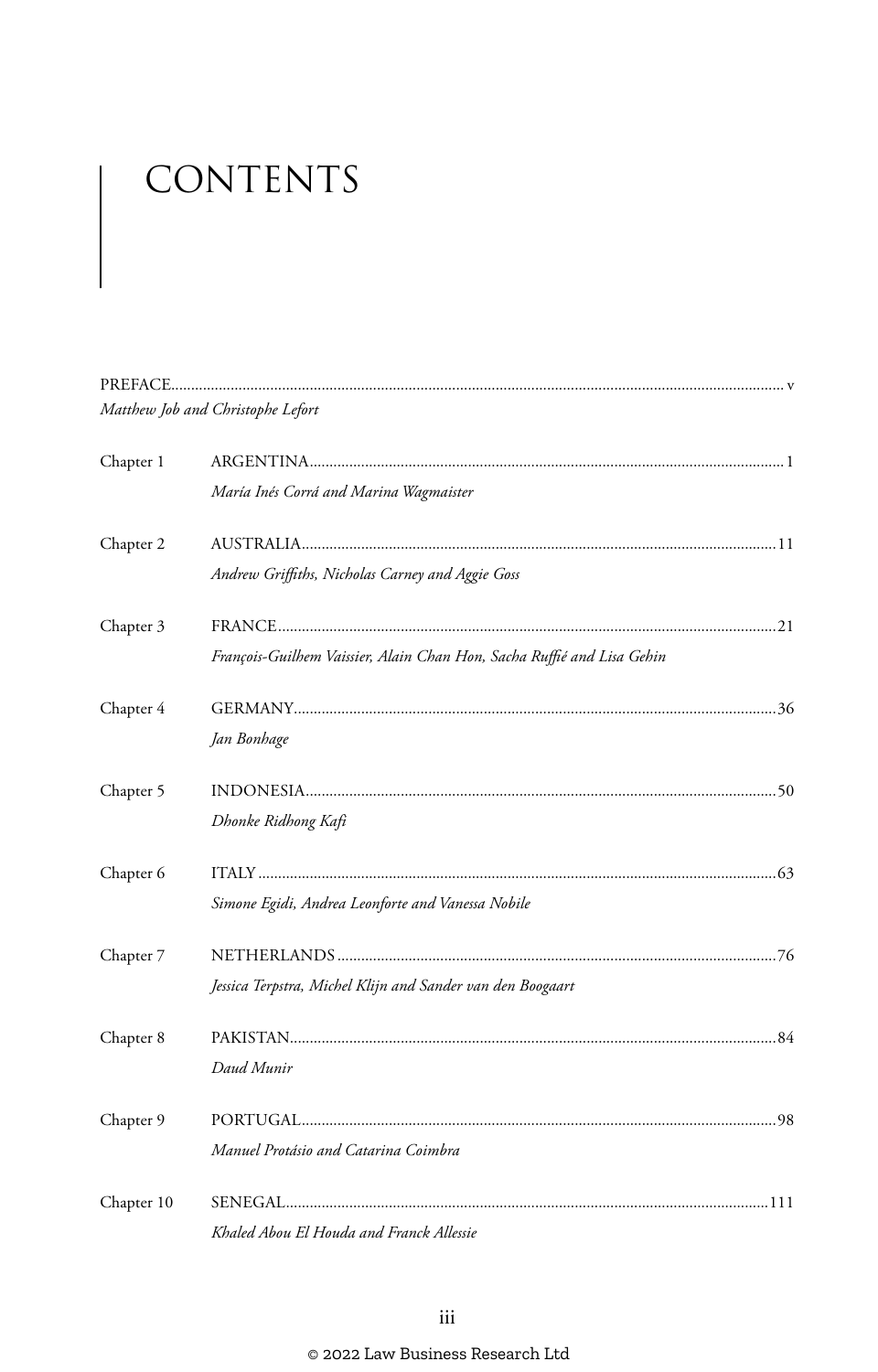| Chapter 11 |                                                                                                                   |  |
|------------|-------------------------------------------------------------------------------------------------------------------|--|
|            | Brigette Baillie and Biddy Faber                                                                                  |  |
| Chapter 12 |                                                                                                                   |  |
|            | Manuel Vélez Fraga and Ana María Sabiote Ortiz                                                                    |  |
| Chapter 13 |                                                                                                                   |  |
|            | Weerawong Chittmittrapap, Jirapat Thammavaranucupt and Praewa Wang-ngam                                           |  |
| Chapter 14 |                                                                                                                   |  |
|            | Anthony Ellis, Sarosh Mewawalla, Christopher Cross, Phil Hanson, Charles Oliver,<br>Amro Al-Ahmar and Rohy Alsaad |  |
| Chapter 15 |                                                                                                                   |  |
|            | Tom Marshall, Helen Beatty, Sam Cundall and Chloe Njamfa                                                          |  |
| Chapter 16 |                                                                                                                   |  |
|            | Dolly Mirchandani and Armando Rivera Jacobo                                                                       |  |
| Chapter 17 |                                                                                                                   |  |
|            | Nail Hassanov and Jakhongir Olimjonov                                                                             |  |
| Appendix 1 |                                                                                                                   |  |
| Appendix 2 |                                                                                                                   |  |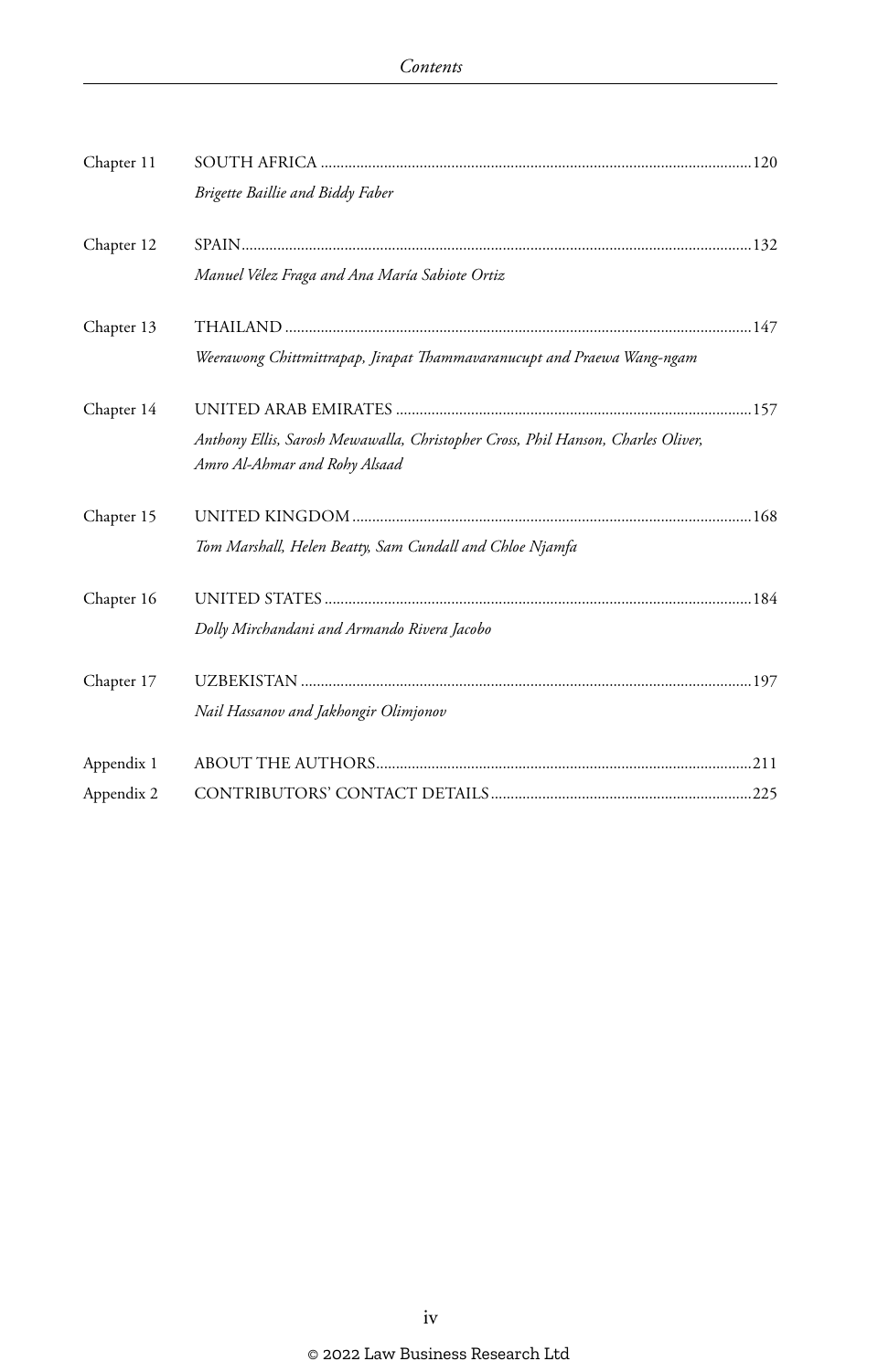### PREFACE

We are very pleased to present the eighth edition of *The Public–Private Partnership Law Review*. Since the publication of the previous edition, there have been wide and varied developments in the design and use of public–private partnerships (PPPs) throughout the world, and the purpose of this volume is chiefly to report on those.

PPPs continue to be under examination in a number of jurisdictions, particularly in countries that have long-established and relatively mature relationships with PPPs. Concerns regarding value for money, flexibility and, not least, the validity of the fundamental element of partnership within that model remain. In addition, attention has been given in many places to the most appropriate contractual model for PPPs, and industry consultations have been undertaken as to the extent to which those models remain best suited for the purpose. This has been compounded by the continuation of the covid-19 pandemic throughout the whole of 2021, which in many parts of the world has slowed economic activity generally and PPP procurements specifically. It is only now in 2022 that governments around the world are beginning to look beyond covid-19 (rather than dealing with its immediate and pressing consequences) and considering the role that PPP plays within their infrastructure plans.

Particularly in Europe, governments are looking at ways to stimulate their economies as part of their recovery from the impacts of covid-19. Infrastructure investment is a common theme in this, with the EU having agreed a  $\epsilon$ 750 billion recovery plan and the UK government promising its 'build back better' plan for growth. The role of PPP within this remains unclear. In countries such as the Germany and, to a lesser extent the Netherlands and Portugal, there are still concerns as to suitability of traditional PPP and whether it represents value for money; meanwhile there is an expectation that infrastructure development will benefit PPP in other countries such as Italy (where they have a new standard form PPP contract and a strong pipeline of projects, France and the UK (in sectors where private sector investment in infrastructure is prevalent). Active PPP procurements continue in countries such as Norway, the Czech Republic and Ireland.

Outside of Europe, PPP continues to be an important procurement tool in countries such as Australia, South Africa and the United Arab Emirates (with a strong pipeline of PPP projects also promised in Saudi Arabia). Many other countries are continuing to develop their PPP markets, with new PPP laws in countries such as Senegal and Uzbekistan and ambitious pipelines in countries such as Indonesia (as you will see from the following chapters of this book).

In some of the more mature PPP markets, the application of PPP and its derivative structures is heavily influenced by government policy. This is particularly the case in the UK, where variants on PPP are widespread in 'consumer pay' sectors such as renewable power generation, notwithstanding the ongoing embargo on PPP as a procurement method for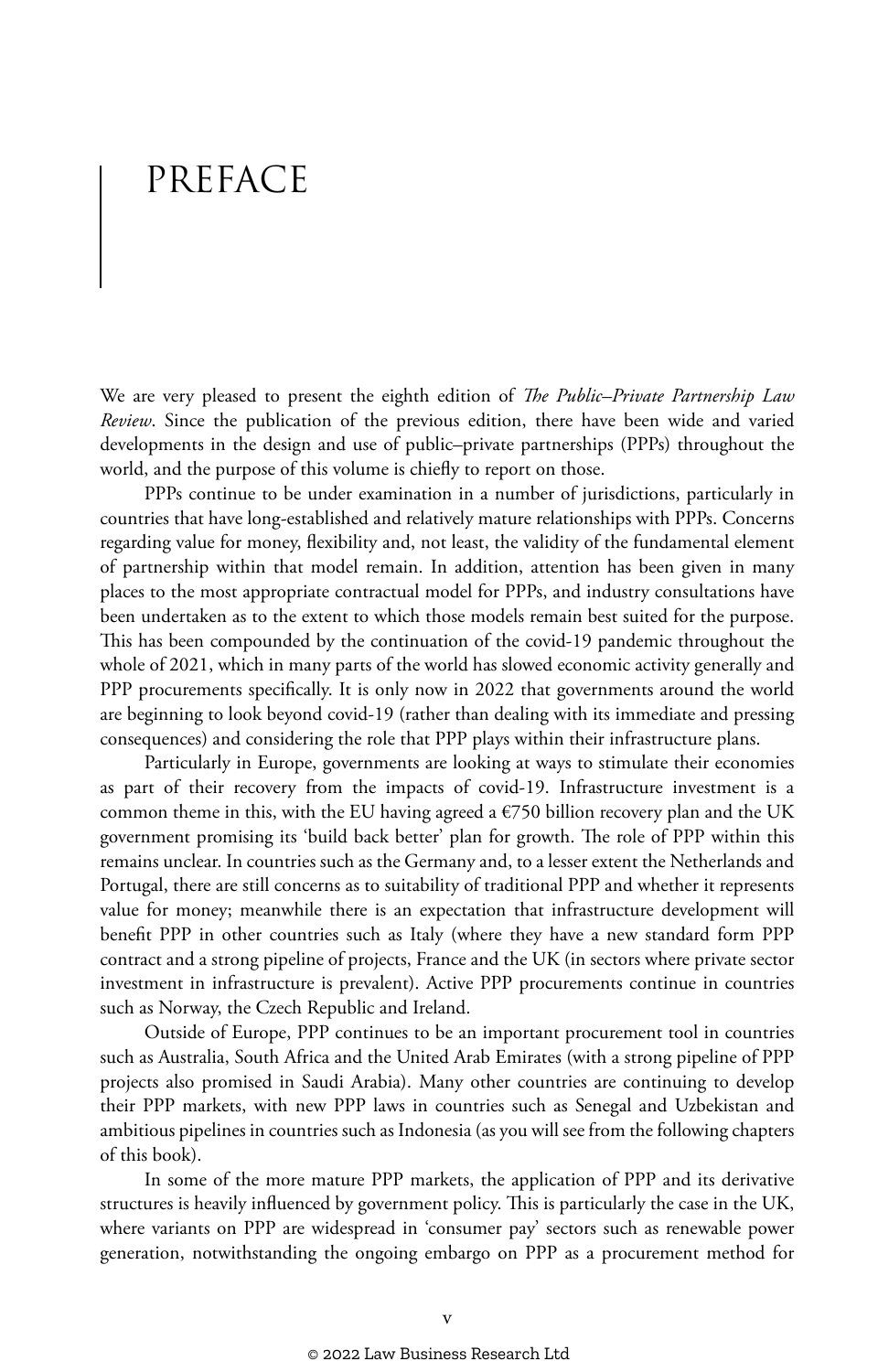central government (where costs are implicitly routed through to the taxpayer). It will be interesting during 2022 to see the extent to which PPP evolves as a means of procuring key energy transition projects. In the UK carbon capture and storage projects will benefit from revenue support that is in effect an evolution of PPP, while PPP is a likely beneficiary of EU recovery and resilience funds for developing energy transition projects in Italy and France.

An interesting development over the past few years has been an attempt to make the PPP model more efficient by moving from the orthodox fixed price (with construction price risk transferred to the private sector) to a target cost approach in which the risks of cost overruns (and the benefits of cost savings) are shared between the public and private sectors. This is implicit in some of the regulatory asset base structures that have been discussed in the UK for a couple of years, but is also characteristic of some large PPP and infrastructure projects in Australia.

A key landmark in the modern PPP market was the advent of the 'private finance initiative' in the UK 30 years ago this year. This led to an explosion of projects in the UK during the late 1990s and early 2000s, and its structures and documentation have been followed widely around the world since. As it is now 2022, those early PFI projects are now approaching the end of their contract terms, forcing the government to confront the question of what comes next.

So where does that leave the outlook for PPP during 2022 and into the future? The inclination of many governments to invest in new infrastructure is arguably stronger than at any time in the past 50 years; energy transition will require huge infrastructure investment that is largely incremental. The question for those in the industry is how PPP can evolve in order to respond to this opportunity. The past 15 years have been characterised by very low cost of borrowing for government, which has made it easier for governments to justify borrowing to fund traditional procurement, perhaps tipping the balance away from PPP. However, responses to the covid pandemic have had a dramatic adverse impact on public sector finances across the globe. In this context, the prospect of stimulating the economy and delivering new infrastructure, but paying for the services that it delivers over time, may be more attractive than ever.

As legal practitioners with more than 50 years' combined experience working with PPPs, we continue to believe that PPPs are and, where used appropriately, will remain an important tool for creating the most financially advantageous development, financing, operation and maintenance of infrastructure assets. This may prove to be all the more important following the economic shock of the covid pandemic.

The use of the PPP model, in addition to financial benefits, imports additional scrutiny, rigour and arm's-length contracting practice, which ultimately benefit both the public and private sector and, most importantly, the consumer and taxpayer.

In this, the eighth edition of *The Public–Private Partnership Law Review*, our contributors are drawn from the most renowned firms working in the PPP field in their jurisdictions.

We hope that you will enjoy and find useful this edition of *The Public–Private Partnership Law Review*. We look forward to hearing any thoughts or comments that you may have on this edition and any thoughts for the content of future editions.

#### **Matthew Job and Christophe Lefort**

Herbert Smith Freehills LLP London March 2022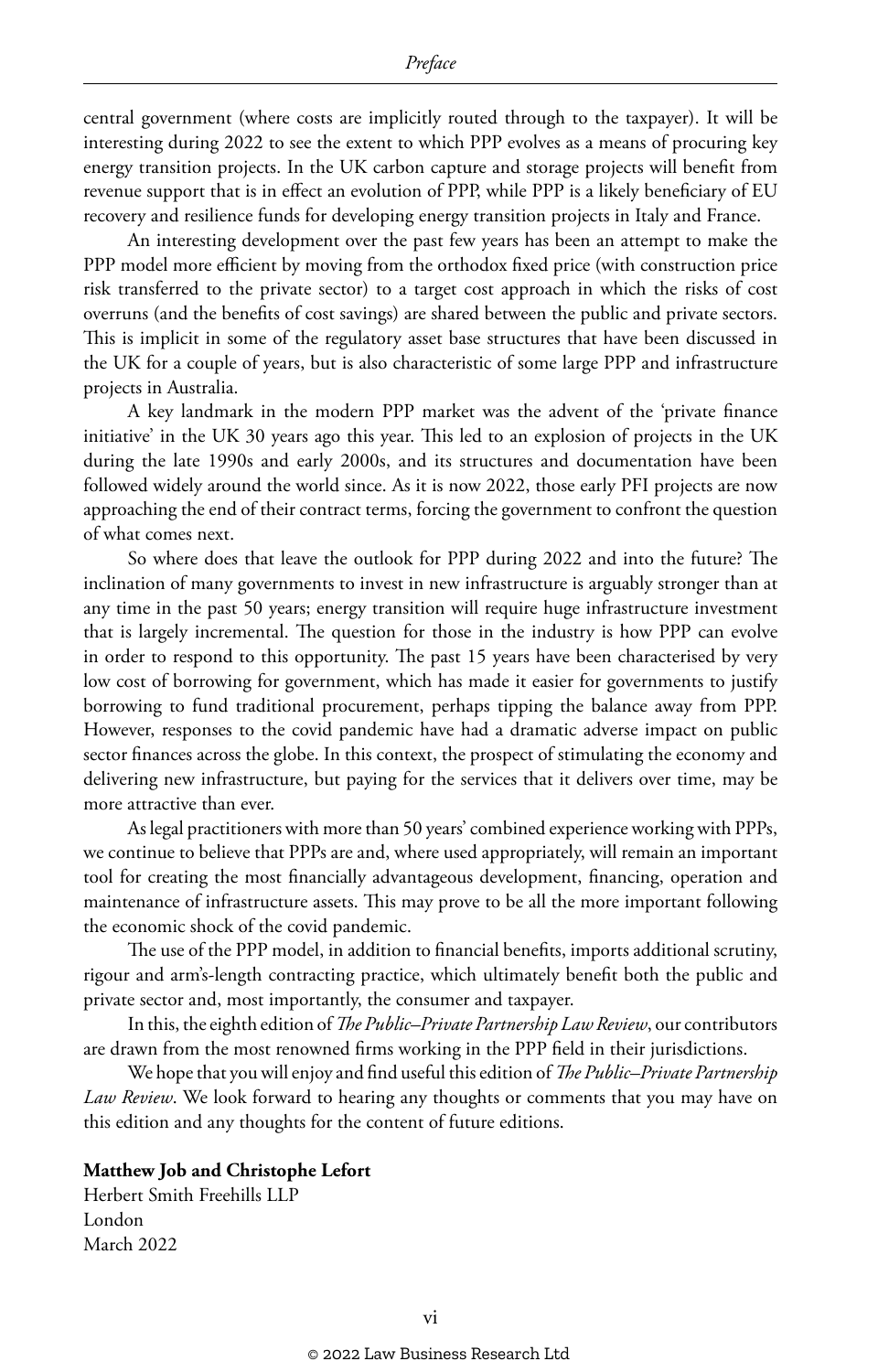### THAILAND

*Weerawong Chittmittrapap, Jirapat Thammavaranucupt and Praewa Wang-ngam*<sup>1</sup>

#### **I OVERVIEW**

Public–private partnerships (PPPs) were formally introduced into the Thai legal framework by the promulgation of the Private Participation in State Undertakings Act BE 2535 (1992) (PPSU Act). For two decades the PPSU Act served as the basic piece of legislation governing PPPs in Thailand; however, it lacked clear-cut criteria addressing matters of scope, duration and authority with regard to initiating and implementing PPPs. To clarify those criteria, the Private Investments in State Undertakings Act BE 2556 (2013) (PISU Act) was enacted. The PISU Act explicitly states that Thailand is in need of infrastructure construction and various other forms of public services, an imperative that is echoed in many other state policies, development goals and plans.

Consequently, PPPs became more common nationally as the government relied on PPPs as the main mechanism to develop the nation's infrastructure. With the increase in the use of PPPs, it became apparent that the framework laid out by the PISU Act needed to be further developed. As a result, the Public–Private Partnership Act BE 2562 (2019) (the New PPP Act) was enacted to replace the PPSU Act, thereby allowing PPPs to be conducted in Thailand in accordance with international standards.

The New PPP Act was passed by the National Legislative Assembly and became effective in March 2019. PPPs are now being implemented under the New PPP Act and in projects in connection with the Eastern Economic Corridor (EEC) of Thailand.

#### **II THE YEAR IN REVIEW**

The New PPP Act was written in such a way that a series of ancillary laws would ensue after its enactment. Subsequently, new laws were published in the form of notifications issued in 2020 and 2021 by the Committee and the State Enterprise Policy Office (the Office), and ministerial regulations. These notifications and regulations clarify some of the rules governing certain procedures in relation to PPPs. Several projects have recently been initiated under the New PPP Act, such as the Bang Pa-in–Nakhon Ratchasima Intercity Motorway (M6) and the Bang Yai–Kanchanaburi Intercity Motorway (M81), both of which have completed the private party selection process and are currently in the construction phase.

<sup>1</sup> Weerawong Chittmittrapap is a senior partner, Jirapat Thammavaranucupt is a partner, and Praewa Wang-ngam is an associate at Weerawong, Chinnavat & Partners Ltd.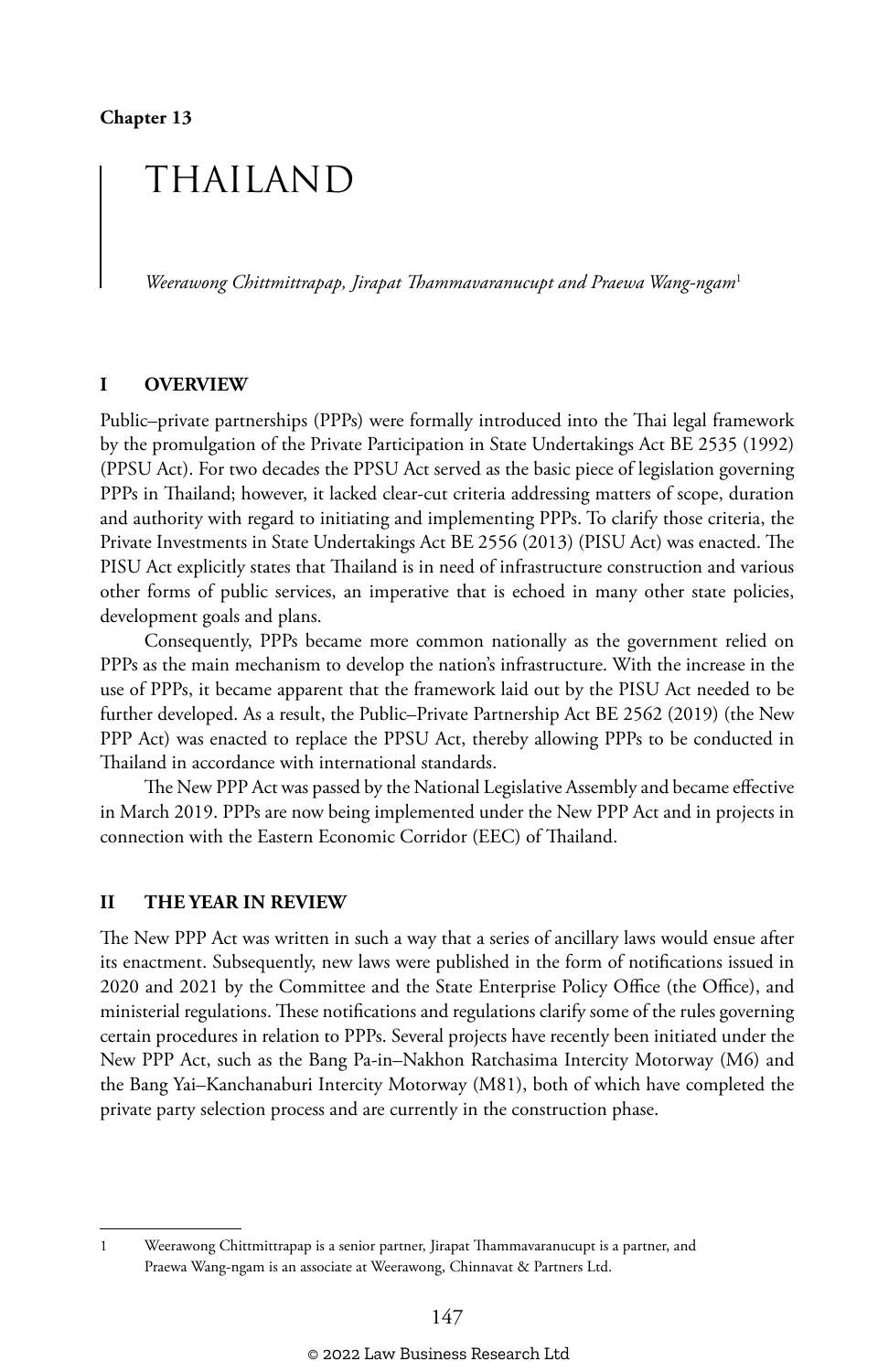The improvements to the New PPP Act are based on principles that reflect international standards and touch on the following points:

- *c* business case guidelines drafted with the aim of ensuring fair risk sharing that does not overburden the state;
- *d* full consideration of the possible and appropriate government support measures;
- *e* transparent procurement procedures including negotiation; and
- *f* increasing the bankability of projects.

These points have also been included in the Eastern Special Development Zone Act BE 2561 (2018) and a number of ancillary laws, as the government uses the EEC as a pilot model for PPP regulations. The EEC Office is in the process of finalising guidelines that reflect best practice standards.

To date, several EEC projects have been initiated and executed. These projects include the High-Speed Rail Link to three airports, connecting Rayong province and Bangkok metropolitan city (US\$7.2 billion), the biggest PPP concession project in Thailand and the first concession granted on a high-speed train project, and U-Tapao International Airport, valued at approximately US\$6.4 billion, Thailand's first PPP airport project. The contract for Laem Chabang Port Phase III was signed in 2021; it is valued at approximately US\$4.8 billion and is the largest PPP port project in terms of value. The total amount of investment for all of the projects in the EEC area will exceed 1.5 trillion baht.

Further, there are projects currently under way, including the Metropolitan Rapid Transit Orange Line, and Digital Park Thailand. These projects have been approved in principle by the Cabinet. The selection process for private parties is currently ongoing and is expected to be completed in 2022. The EEC Smart City project is in the feasibility study phase. The implementation periods for these projects will be considerably shorter in comparison to the implementation of projects under the PISU Act, and public sector involvement in the development of these projects is increasing as the EEC ancillary laws, as well as the ancillary laws under the New PPP Act, require the collection and analysis of private sector opinions acquired through market-sounding procedures.

#### **III GENERAL FRAMEWORK**

#### **i Public–private partnership applicability criteria**

In the past, the PISU Act loosely defined the criteria for projects that would fall under the PPP purview as the state intended PPPs to serve as a mechanism to develop infrastructure in Thailand indefinitely. According to the PISU Act, any project that fell within the criteria of being a state undertaking and a public–private joint investment would have been eligible for PPP procurement.

The New PPP Act reserves the use of PPPs for infrastructure projects, and the use of state assets is no longer considered a PPP. A project that falls under the PPP regime must fulfil three main criteria:

- *a* a state investment project involving an undertaking that any particular state agency has the duty and power to carry out under the law or in accordance with the objectives of its establishment;
- *b* a partnership with a private party by any means or authorising a private party to invest alone by way of permission, concession or licensing in any form whatsoever; and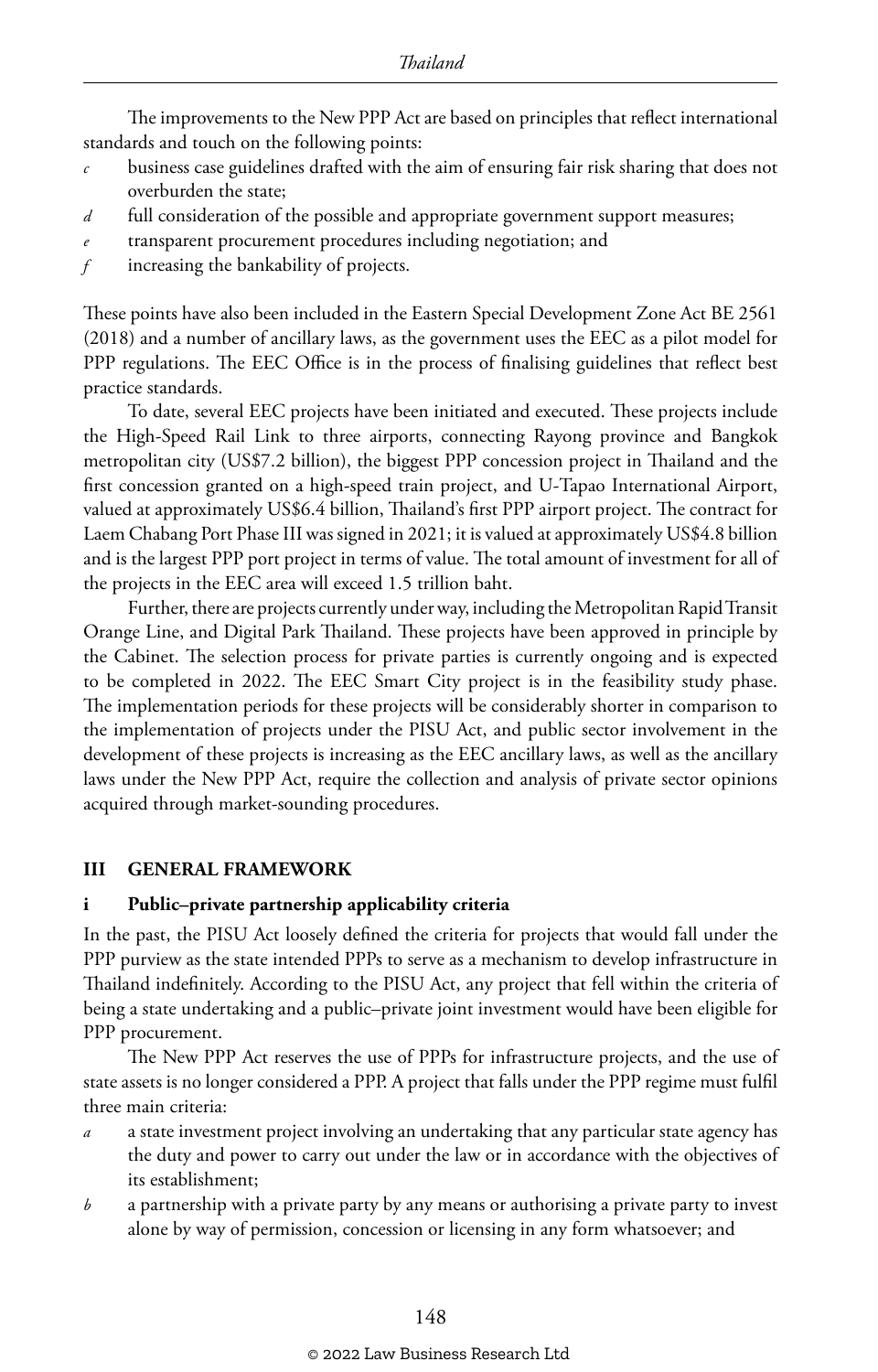infrastructure and public services as specified under section 7 of the New PPP Act, such as roads, highways, expressways, railways, mass transit systems or airports.

Under the New PPP Act, the categories of PPP may be stipulated by a royal decree at a later date. The infrastructure and public services specified under the New PPP Act also include projects that are incidental to achieving other projects, as prescribed in a notification of the Committee with the approval of the Cabinet. The Committee's notifications concerning the relevant projects for roads, railways, ports and airports were published in 2020.

Once a project fulfils these criteria and is considered a PPP, the three main procedures that are involved include preparation of the project (e.g., conducting a feasibility study); selection of the private party; and supervision and control.

#### **ii Types of public–private partnership and the transfer of the assets used in a project**

PPPs in Thailand may take many forms because, under the New PPP Act, there is no classification of the types of investment. The type of PPP project is chosen based on the specific conditions of each project and is further defined by the functions under the responsibility of the private entity. The most common types of PPP for infrastructure projects are design–build–operate–maintain, where the private entity is in charge of the development, long-term operation and maintenance of the asset, as well as arranging financing; and operate and maintain, where the private entity is in charge of the operation and maintenance, as well as arranging financing.

For the transfer of the assets used in a project, PPP projects in Thailand have used the following contractual structures:

- build-transfer-operate (the most common structure), whereby a contract is signed between an authorised state agency and investors to build an infrastructure facility, and then the investors transfer the facility to the authorised state agency and obtain the right to operate the facility commercially for a fixed term; and
- *b* build–operate–transfer, whereby the investor transfers the facility at the end of the concession.

As a result the investors are able to finance, design, construct and operate the facility stated in the concession contract, and this enables the project sponsors to recover their investment and project operating and maintenance expenses. Regardless of the type of transfer, the end result will always be the transfer of the ownership of the assets necessary for the operation of the project to the state at the end of the PPP agreement.

Caution is required in the selection of the type of assets to be transferred and owned by the private entity as the Thai Constitution prohibits the private ownership of infrastructure public utility services that are essential to the nation's subsistence and security.

#### **iii The authorities**

Under the New PPP Act, there are three main authorities involved in the PPP process: the Cabinet, the Committee and the Office.

The Cabinet plays an important role in administering the principles of the particular PPP project, and in deciding the annual government budget for PPP projects.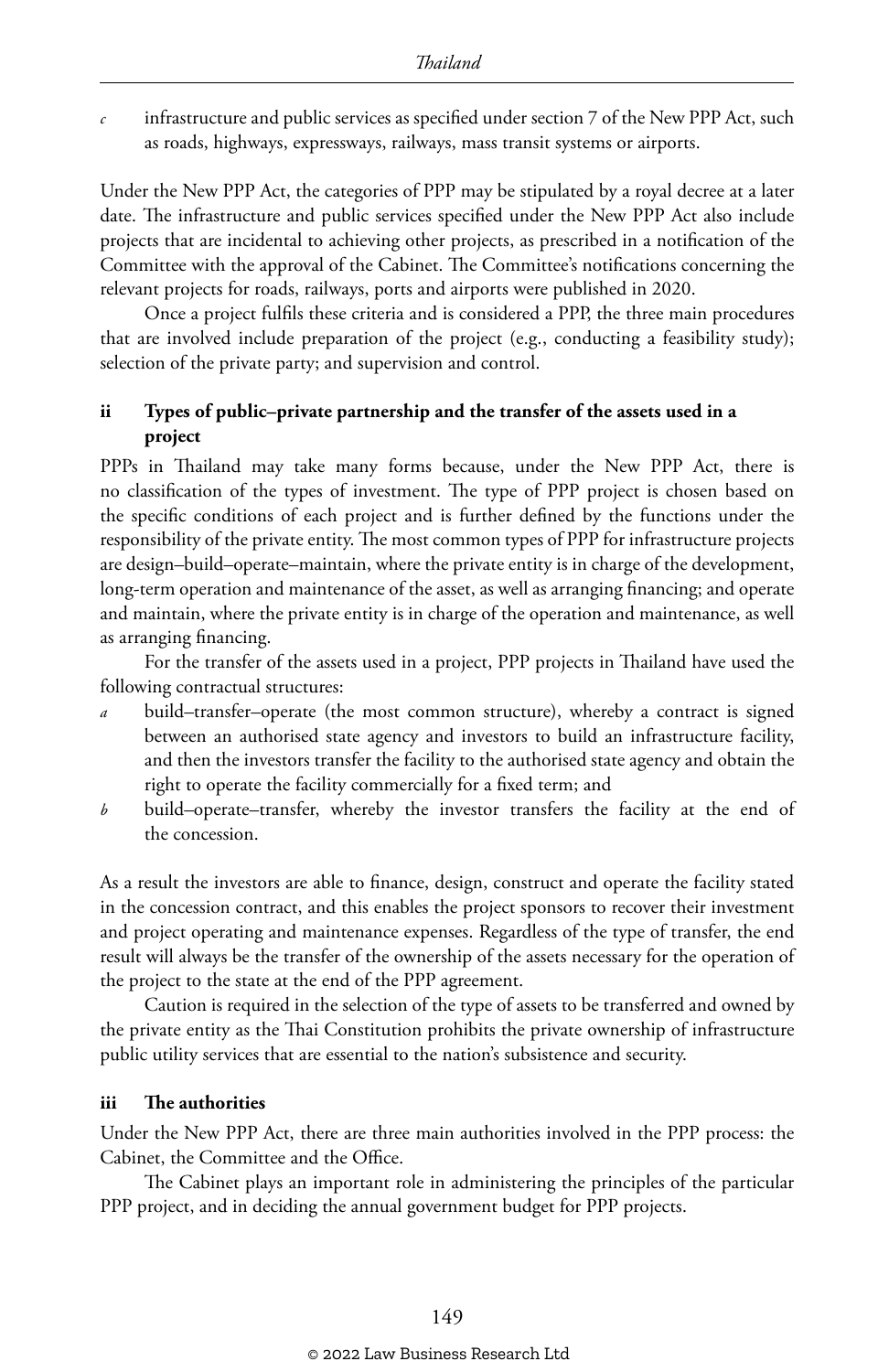According to Section 13 of the New PPP Act, the Committee is composed of the Prime Minister as chair and several ministers and heads of relevant organisations. The main powers and duties of the Committee are to:

- *a* give approval in principle to a project involving a private investment and the operation of the project;
- *b* consider and approve the principles of a partnership project; and
- *c* consider and prescribe rules and procedures for the preparation of a partnership project that has a value below 5 billion baht or below the value additionally prescribed by the Ministerial Regulation regarding rules and regulations under the New PPP Act.

The Office serves as an ancillary body to the Committee and is responsible for carrying out secretarial tasks (i.e., supporting the Committee in the implementation of PPP projects). According to Section 21 of the New PPP Act, the Office has the following powers and duties:

- *a* to prepare and submit partnership project preparation plans for the consideration and approval of the Committee;
- *b* to propose the designation of state agencies as project-handling agencies;
- *c* to develop necessary databases and bodies of knowledge and provide dissemination of knowledge, training, education and advice in connection with PPPs;
- *d* to give opinions or advice to, or lay down practices for, agencies in connection with the execution of the law; and
- to report problems and obstacles with regard to the execution of the law to the Committee.

#### **iv General requirements for PPP contracts**

In general, PPP contracts must conform to the framework of the New PPP Act and the requirements of the Notification of the Office regarding the Invitation to Bid, the Request for Proposal and the Core Contract Terms for Public–Private Partnership Contracts BE 2563 (2020). A draft PPP contract must contain the standard contract terms for investment contracts as prescribed by this notification. Generally, PPP contracts must contain at least the following clauses:

- *a* the background, objective and scope of the project;
- *b* the hierarchy of documents under the PPP contract;
- *c* the source of funds and investments;
- *d* the duration, provision of services and implementation of the project;
- *e* the operation, output specification and level of service;
- *f* the rights and duties of each party;
- *g* the ownership of the project assets and their valuation;
- *h* the transfer of knowledge;
- *i* the returns each party is entitled to, and ways to provide such returns;
- *j* the governance and monitoring of project operations;
- *k* changes to a contracting party, contractor or subcontractor, and the assignment of claims;
- *l force majeure*;
- *m* termination of the contract;
- *n* the rights of the project owner in using power for the public benefit;
- *o* step-in rights and details thereof;
- *p* dispute resolution;

#### © 2022 Law Business Research Ltd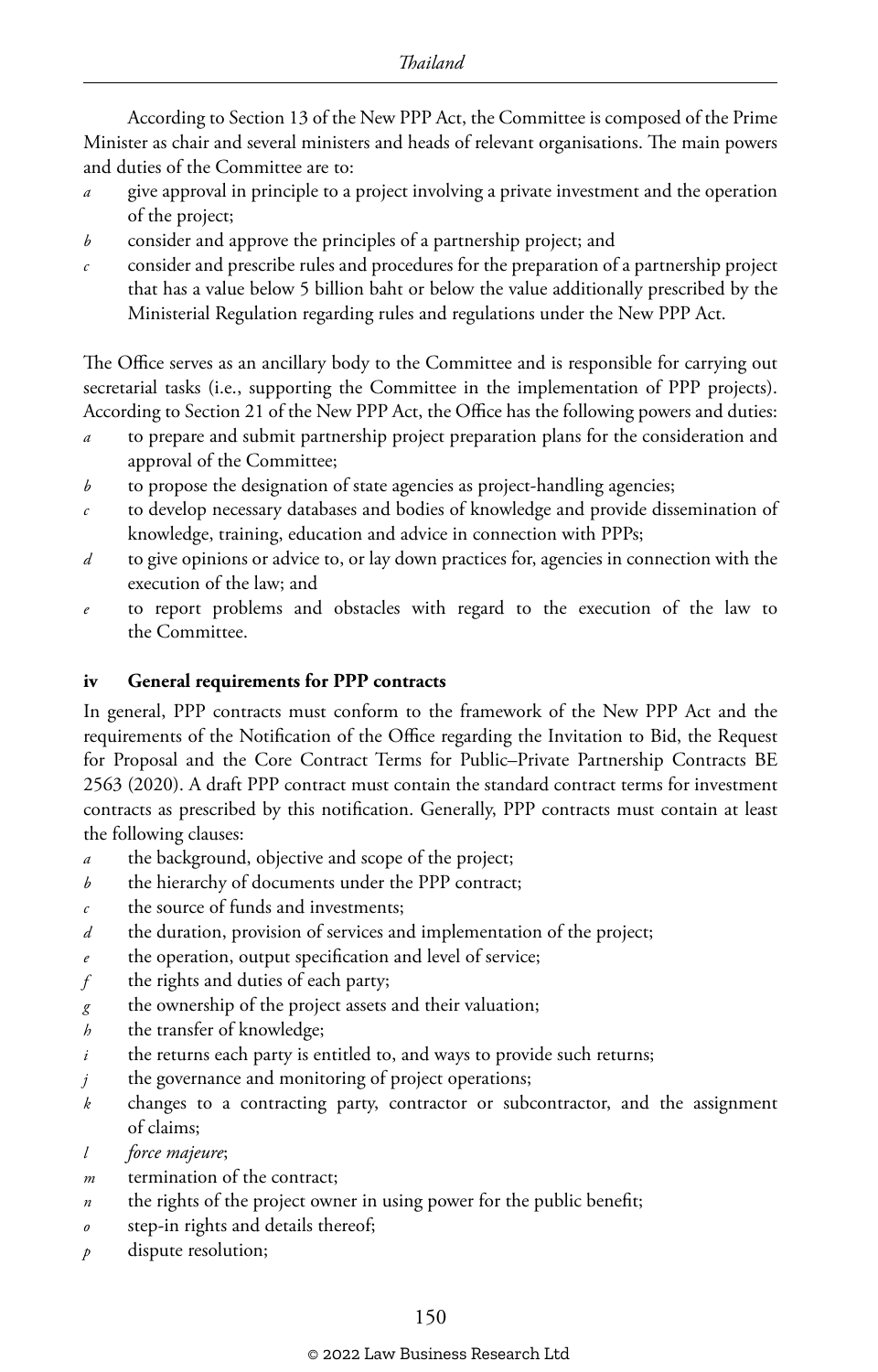- *q* the governing law;
- the mechanisms to support the project;
- *s* taxes, fees, interest;
- warranties, disclosed information and payment for damages;
- *u* insurance;
- *v* changes in laws; and
- *w* guarantees.

Notably, a direct agreement – that is, an agreement to be entered into by and between the private entity, the financiers and the procuring government agency to increase the bankability of the project – is allowed. The step-in right specified in such an agreement protects the financiers, and ultimately the project, with the remedy of a capable private entity stepping in to preserve the continuity of a project in a state of distress induced by the collapse of the former private entity.

Provisions allowing a unilateral renewal or extension of the duration of the project under the PPP are prohibited. Legal provisions regulating all general PPPs and PPPs under the EEC framework reiterate the same principle and prohibit granting the private entity the unilateral right to adjust or amend any contractual conditions in a manner that will have an impact on the provision of public services or benefits to the public sector.

PPP contracts and other documents integral to the implementation of a PPP must be prepared in Thai. Only parts that are necessary to appear in English (such as technical requirements) may be prepared in English.

#### **IV BIDDING AND AWARD PROCEDURE**

#### **i Expressions of interest**

The project-handling agency, which is the state agency that intends to enter into the partnership, has the duty to prepare a draft invitation for submission to the selection committee for consideration and approval. The selection committee is appointed during the stage when the Cabinet has granted approval for the operation of a partnership project and consists of a representative of the project-handling agency as chairperson, a representative of the responsible ministry, a representative of the Office of the Attorney General, a representative of the Office, two qualified persons possessing knowledge and expertise in regard to the partnership project, as members, and one representative of the project-handling agency as a member and the secretary. A consultant with the qualifications specified by the Committee must be engaged for the preparation of the draft invitation. After the approval of the draft invitation by the selection committee, the project-handling agency can then announce the invitation to bid.

#### **ii Requests for proposals and unsolicited proposals**

The project-handling agency has the duty to prepare a request for proposal (RfP) and a draft PPP contract for submission to the selection committee for approval. The project-handling agency must also conduct market soundings and take such opinions into consideration for the preparation of the RfP and draft PPP contract. In addition, a consultant must be engaged to facilitate the preparation of the documents.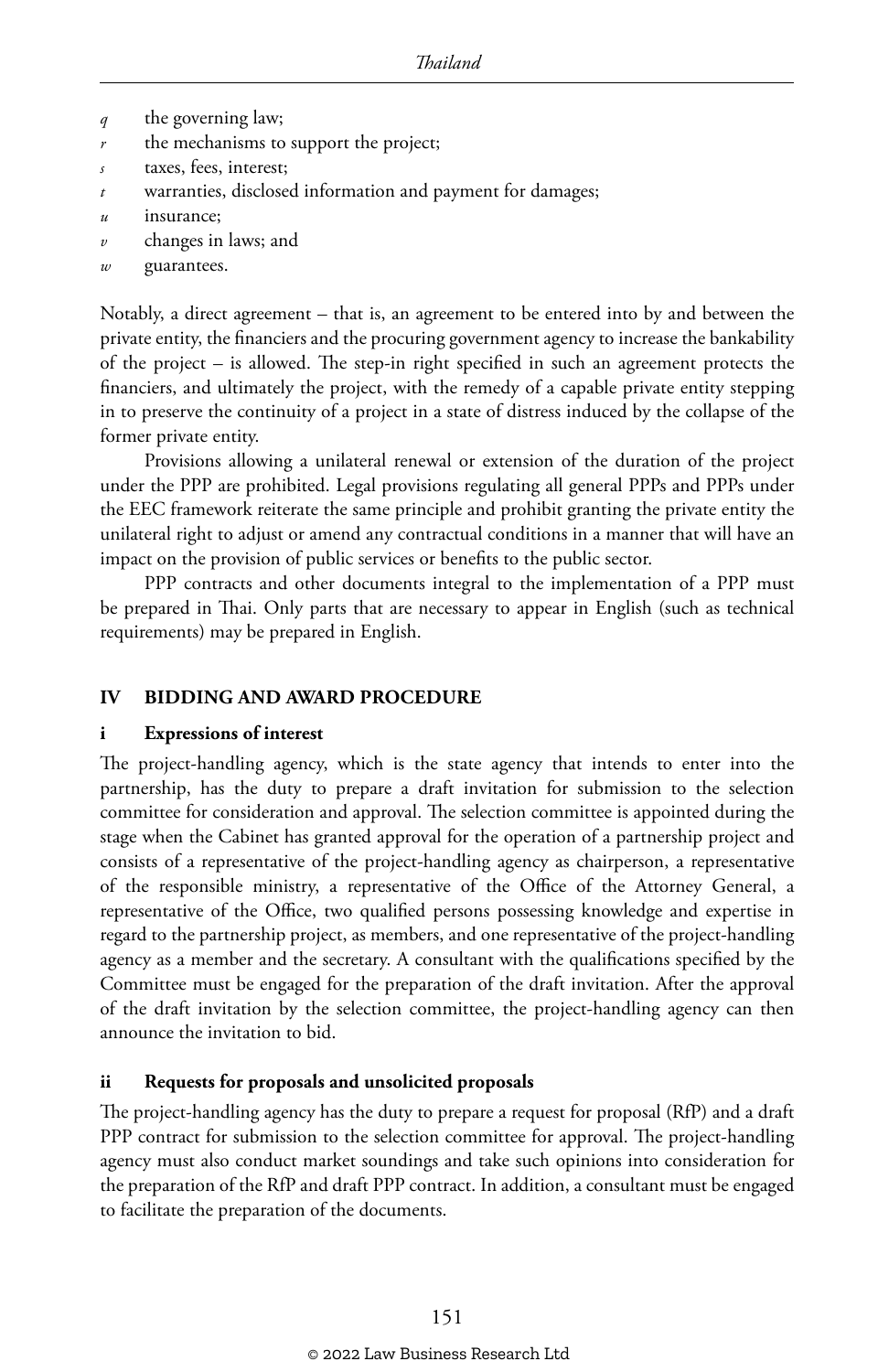The selection of private parties must be made by way of bidding unless:

- *a* during the selection of the private parties, the project-handling agency and the selection committee share the opinion that the selection should not be made by way of bidding; or
- *b* at the stage of the project feasibility study, it is apparent that the selection of private parties should not be made by way of bidding.

In either case, the final decision on the method is subject to the consideration and approval of the Cabinet.

#### **iii Evaluation and grant**

When the selection committee has approved the RfP and draft PPP contract, the project-handling agency and the selection committee may proceed with the selection of a private party. The RfP will be announced to the public and interested parties may submit a proposal. The selection committee evaluates the submitted proposals and negotiates the PPP contract with the winning bidder. Then, the project-handling agency must furnish the draft PPP contract to the Office of the Attorney-General for scrutiny.

The project-handling agency must submit the results of the selection of the private party, and the draft PPP contract as scrutinised by the Office of the Attorney General and the essential terms and conditions thereof are submitted to the minister of the responsible ministry for approval prior to submission to the Cabinet for further consideration. Upon the Cabinet's approval of the result of the selection of the private party and the essential terms and conditions of the PPP contract, the project-handling agency may sign the PPP contract with the selected private party.

#### **V THE CONTRACT**

#### **i Payment**

There are no specific regulations imposing restrictions or limitations on the way in which private parties in PPP contracts are remunerated in Thailand. As a result the parties are free to determine all variables, such as the frequency of payment and rates of payment, through the PPP contract. In general, however, two forms are prevalent.

The first is where the private investor collects and allocates the revenue according to the agreed terms in the contract. Any increase in the amount of profit will be reflected in the amount of remuneration. Because of the nature of the payment, it is most frequently used in PPPs that involve commercial development projects.

Another form is where the state assumes the responsibility for collecting revenue, and makes a fixed payment to the private investor. Because of the nature of the payment, it is most frequently used in PPPs that involve social development projects.

#### **ii State guarantees**

There is no separate regulation regarding state guarantees in Thailand. Nonetheless, under the New PPP Act, the government provides support measures for projects under the PPP scheme. Under the New PPP Act, the project-handling agency may request government support measures, such as benefits from a Board of Investment promotion, the right to take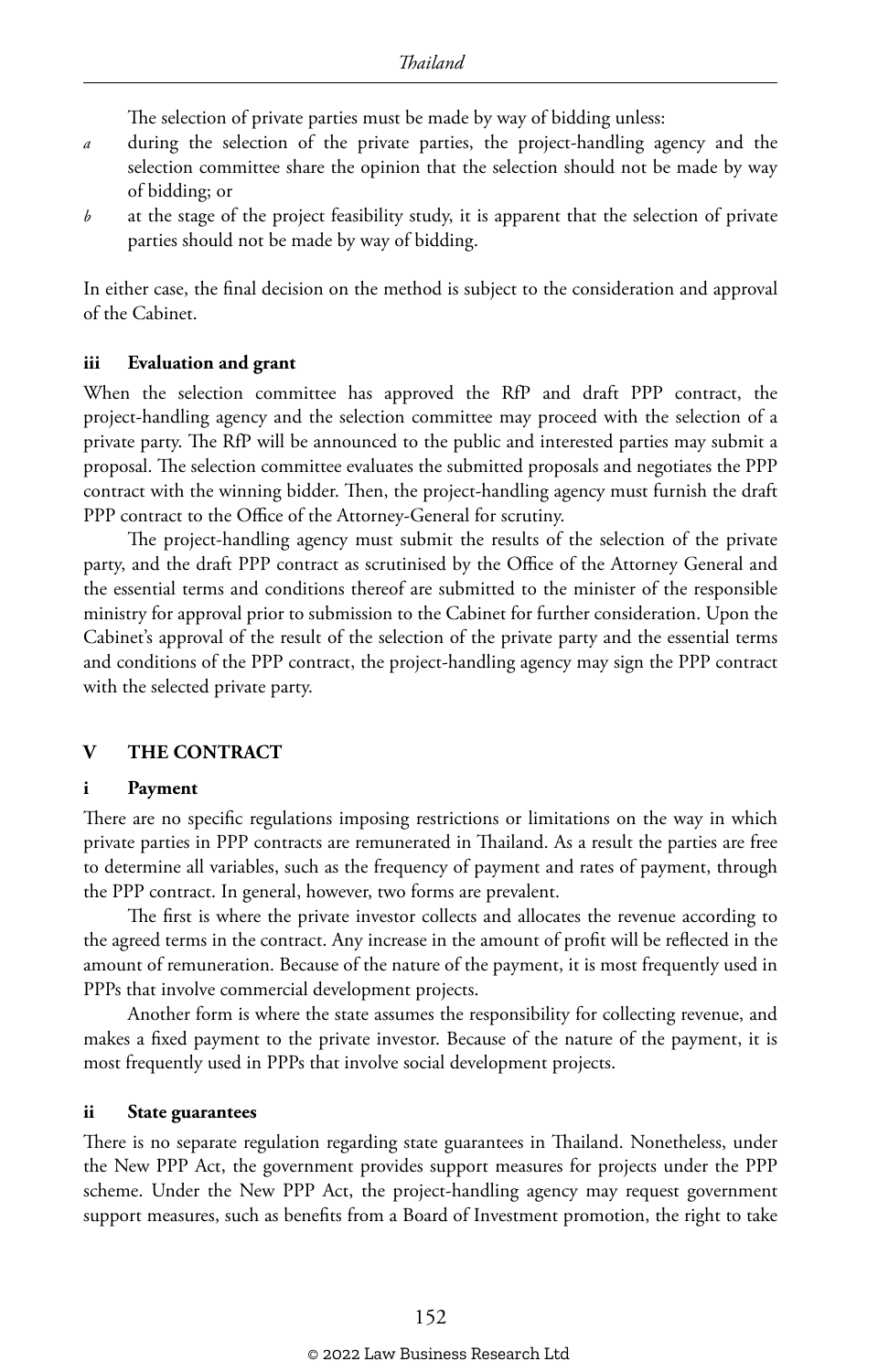a lease of land or immovable property in the partnership project for a term not exceeding 50 years (normally a lease is limited to 30 years), or other financial or non-financial support as announced by the Committee.

Under the EEC regulations, in addition to benefits from Board of Investment promotion, the benefits or support to be granted is considered based on several factors, such as how the project benefits and is in line with the success of the development of the EEC, or how a project having economic and technical feasibility, but not financial feasibility, may attract private investors or be made bankable to procure the financial resources of the private sector. Examples of the supporting measures include:

- subsidies, in which the state provides financial support to reduce the financial risks of the private sector;
- *b* the granting of rights to use state land (e.g., during the duration of the PPP agreement, the state may grant the private sector the right to use state assets for commercial purposes to support the financial feasibility of the project; and
- *c* non-compete clauses.

The EEC Act also provides additional benefits for investors in the EEC area.

#### **iii Distribution of risk**

Under the New PPP Act, PPP projects must show an understanding of the allocation of risks, and remunerative benefits to private parties must be made in a fair manner, having regard to the achievement of the partnership project and the value of the operation of the project. Moreover, the feasibility study report to be prepared as a part of the project submission is required to include the risks involved in the project, with an indication of the risks, consideration of risk opportunities, potential impacts from the occurrence of risks, and methods for the management of risks.

#### **iv Adjustment and revision**

When a partnership project contract has been signed, the minister of the responsible ministry must appoint a supervisory committee consisting of a representative of the responsible ministry, being a government official in an agency of the responsible ministry other than the project-handling agency having a rank not lower than that of a primary-level executive, as chairperson, a representative of the Office of the Attorney-General and a representative of the Office, as members, and one representative of the project-handling agency as a member and the secretary. The supervisory committee has the duties and powers to:

- *a* monitor the partnership project to ensure its operation as specified in the PPP contract;
- *b* make suggestions for resolving problems arising from the operation of the partnership project;
- *c* report operational results, progress and problems to the minister of the responsible ministry;
- *d* furnish a copy of the report and relevant documents to the Office; and
- *e* provide opinions on amendment of the PPP contract.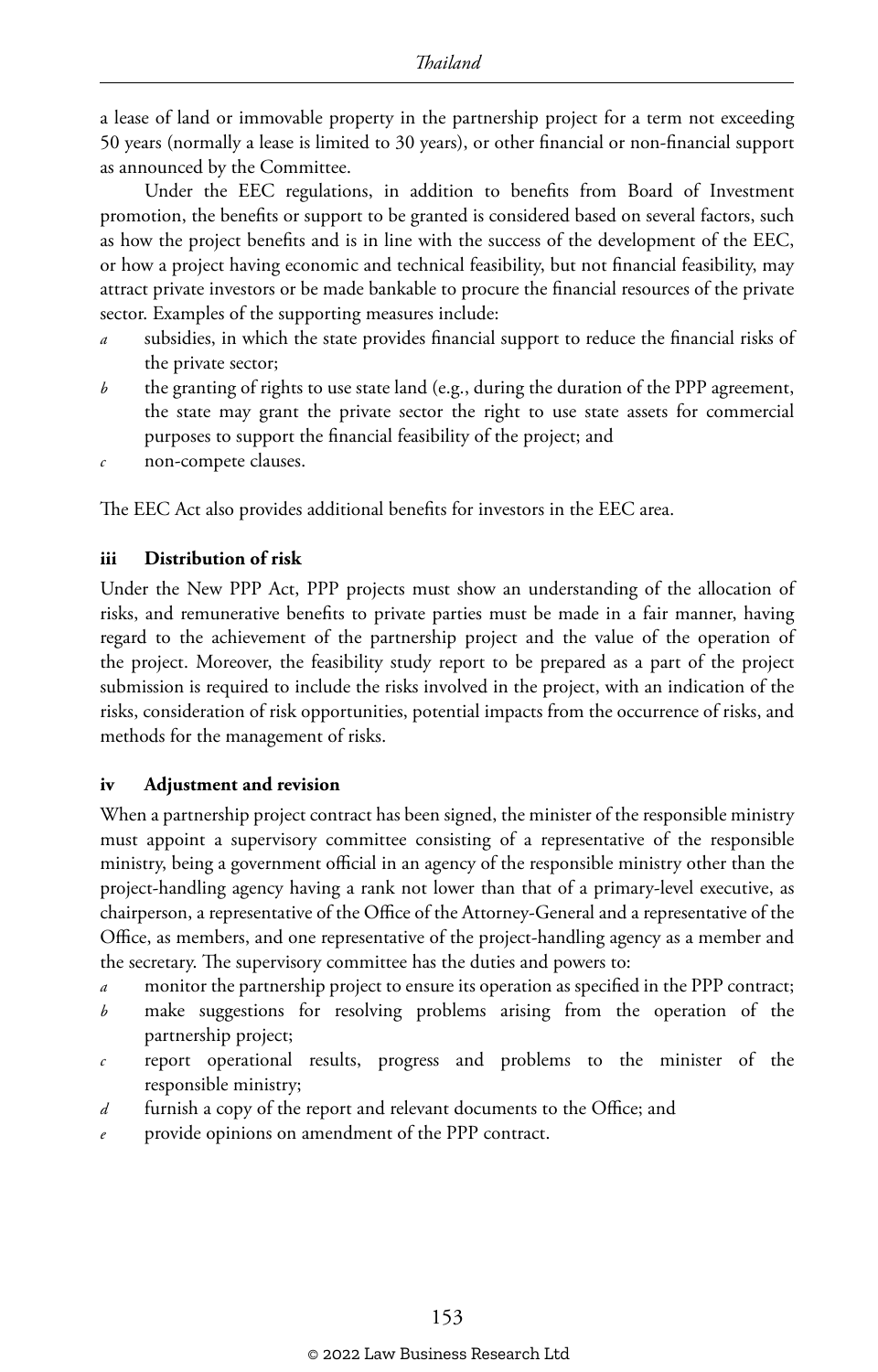The amendment of the contract may be considered in two situations:

- *a* the amendment would not result in essential terms and conditions different from those of the PPP contract as approved by the Cabinet. In such case, the amendment must be approved by the responsible ministry; or
- *b* the amendment would result in the essential terms and conditions being different from those of the PPP contract as approved by the Cabinet. In such case, the amendment must be approved by the Cabinet.

#### **v Ownership of underlying assets**

Under the New PPP Act and the EEC framework, there is no provision that clearly stipulates which contractual party has ownership of the underlying assets. Nevertheless, the standard PPP contract must contain a clause setting out the transfer and holding of ownership of the project. The transfer of ownership of the underlying assets depends on the type of PPP contract used. In practice, there is usually a provision in the PPP contract for transfer of ownership of the project assets to the public sector. If state assets are utilised in implementing the project, the rights and duties of each party in relation to the utilisation and maintenance of those assets will also be specified.

#### **vi Early termination**

Under the New PPP Act, the project-handling agency has the power to amend or terminate the PPP contract to maintain public order or national security, or in the case of any event causing the operation of the project to be so interrupted as to have a severe impact on the public or the economy or the social affairs of the country. If this is not attributable to the private contractual party, the project-handling agency must make fair compensation to the private contractual party. In exercising its power, the project-handling agency must always take the concept of partnership between the public and private sectors into consideration. This reflects the partnership concept and ensures qualified private participation. For cases where the early termination is because of the acts or deeds of the private entity, the state is entitled to fairly recover from the private entity its loss arising out of such breach.

#### **VI FINANCE**

In Thailand, PPPs are generally financed via capital markets or financial institutions. One option is for the concessionaire to list its company on the Stock Exchange of Thailand and to offer its shares to the general public as a means of raising capital (initial public offering). Second, financing may be obtained by setting up an infrastructure fund and offering fund units to the general public. An example of an infrastructure fund is the BTS Rail Mass Transit Growth Infrastructure Fund (BTSGIF), which was established to finance mass transit PPP projects. These options have limitations, as the concessionaires must receive the prior approval of the grantor of the concession to be listed on the stock exchange. In addition, any transfer of concessionary rights must receive the prior approval of the grantor of the concession even when it becomes inevitable as a result of changes to the company's shareholding structure.

Project financing via financial institutions imposes similar limitations to those mentioned above. Generally, project funding requires a step-in clause: in the case of critical situations, the financial institution, as a creditor of the project, has the right to step in and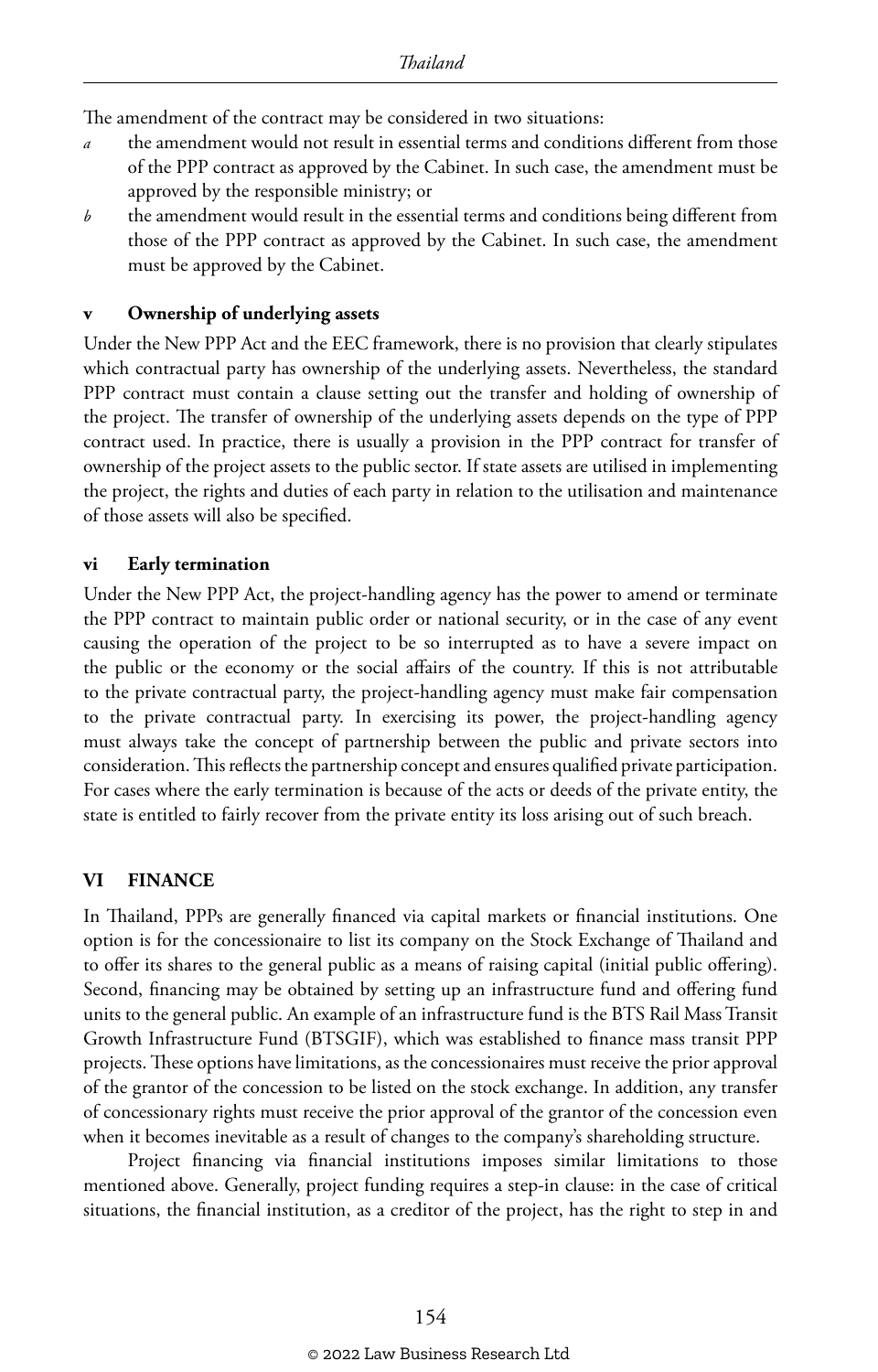take control of the project. Thus, the possibility of the financial institution exercising its step-in rights remains open at all times throughout the venture, subject to prior approval of the relevant state authority.

There is no restriction under Thai law for cross-border financing; therefore, so far it has been freely employed. BTSGIF units were open for sale to international investors.

Both the EEC framework and the New PPP Act allow the use of a direct agreement to promote bankability and confidence in a project coming to successful completion. Step-in and step-out rights are options available for banks.

#### **VII RECENT DECISIONS**

Recent court judgments indicate a strict adherence to the rules and regulations governing PPPs and suggest that a failure to do so would warrant legal consequences.

An example of this is the judgment of the Highest Administrative Court No. Aor 349/2549, where the court ruled that the latest amendment to a PPP contract made by the relevant state agency and ITV Public Company Limited was non-binding, as it failed to comply with the provisions of the PPSU Act in relation to procedures for amendments to the PPP contract. The legal consequences of the court judgment in relation to non-binding PPP contracts remain unclear, meaning that unlawful amendments to a PPP contract could be void or voidable, or automatically terminated, or still valid until terminated by the relevant state agency.

Recent court judgments indicate that in order for projects to be considered PPP projects, the private entity must have an interest in whether the project makes a profit or a loss.

#### **VIII OUTLOOK**

As a growing nation, Thailand has a tremendous need for investments in infrastructure development and public services to promote the nation's economy, support fast-paced urbanisation and enhance the quality of life of the general public. However, the capacity of the government to provide funds directly to infrastructure and public service projects is limited. Therefore, the government recognises the PPP mechanism as a prominent instrument in the implementation of projects in Thailand, as evidenced by the number of PPP projects successfully initiated or currently undergoing bidding and procurement procedures. In 2021, the Committee ordered the sub-committee to encourage more government projects to be implemented under the New PPP Act.

In April 2020, the PPP Committee announced its 'PPP Project Preparation Plan' to be developed between 2020 and 2027. The PPP Project Preparation Plan outlines the urgent need for partnership projects, the objectives and brief information on such projects, the project-handling agencies, the total investment amount for the projects, and the time frame for the preparation and operation of the projects. The PPP Committee revised the plan in August 2021. The total estimated investment value is 997 billion Thai baht, which includes 67 possible projects. Basic infrastructure projects, including roads and city trains (sky train, metro), feature prominently among the new projects selected for the PPP Project Preparation Plan list. Digital technology infrastructure might also be significantly developed to further digitise the main platform for communications. It is also expected that the healthcare sector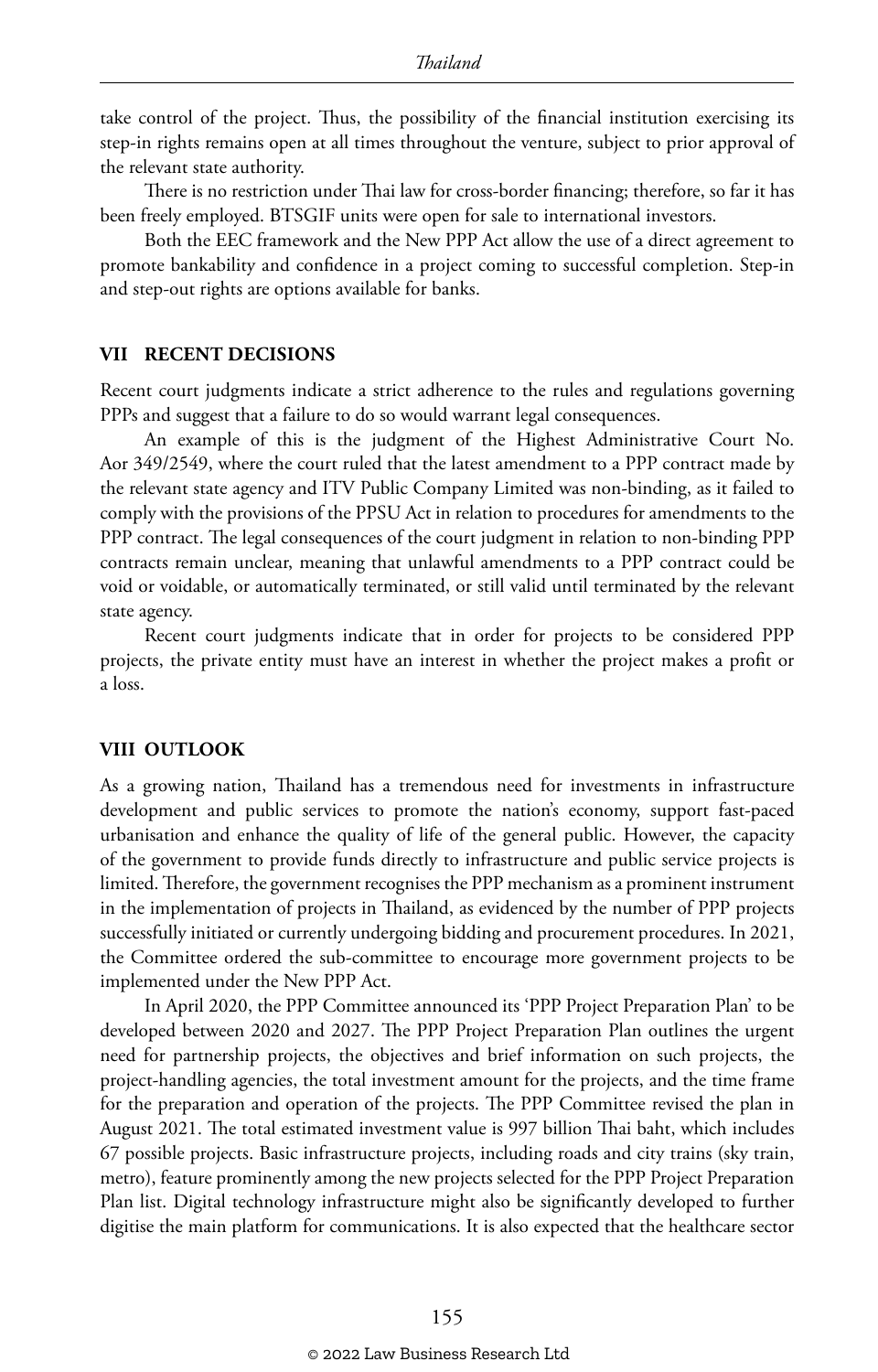and housing will be a focus.<sup>2</sup> In 2021, the Committee ordered the relevant government agencies to accelerate the development of high-priority PPP projects under the PPP Project Preparation Plan in accordance with the expected time frame.<sup>3</sup>

In light of the robust trend in public sector investment projects and the fact that a number of PPP undertakings are being rolled out, it is anticipated that the implementation of PPP projects in Thailand will continue to grow in the coming years.

<sup>2</sup> https://www.thaigov.go.th/news/contents/details/44978.

<sup>3</sup> https://www.thaigov.go.th/news/contents/details/47600.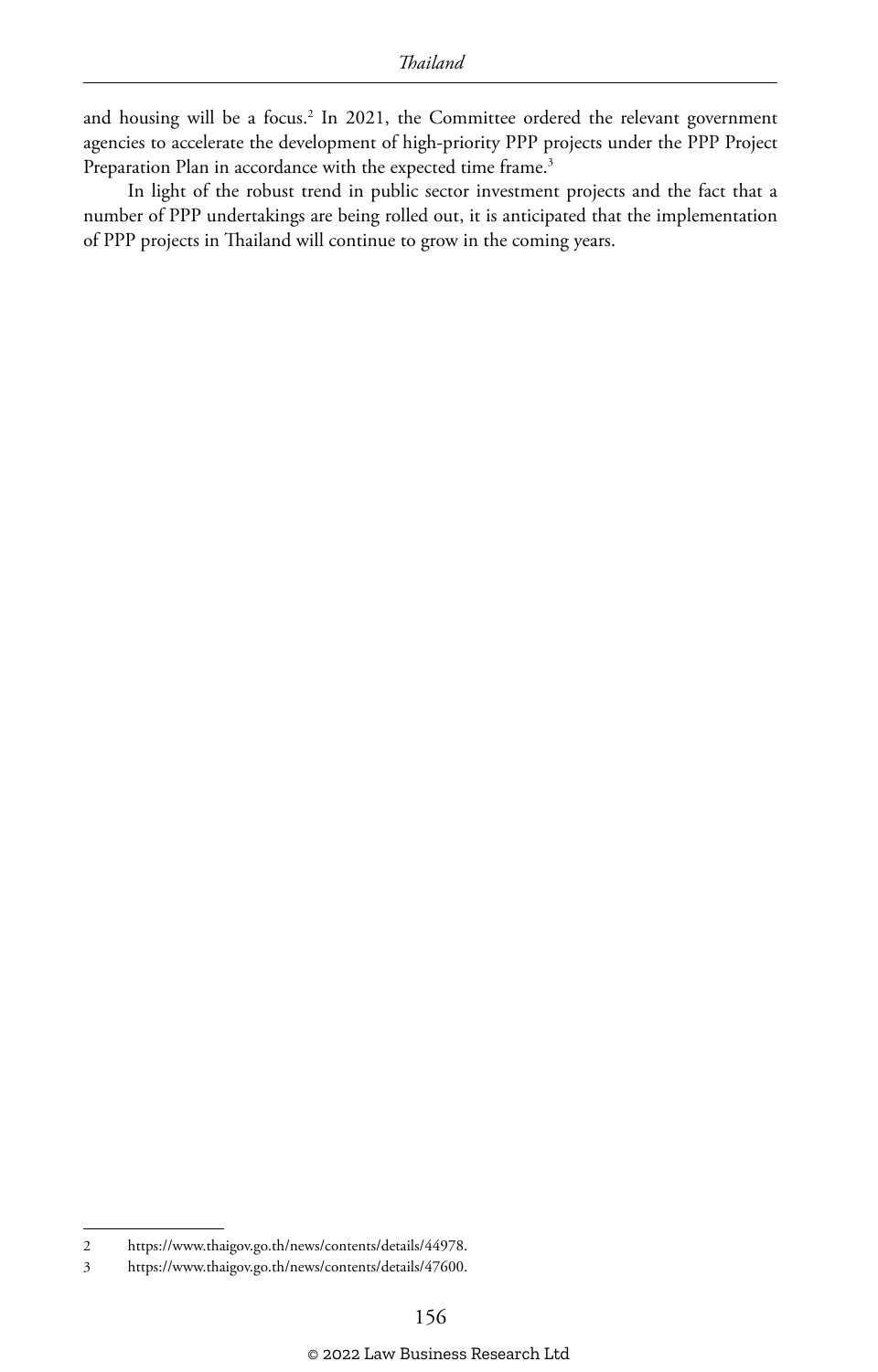### ABOUT THE AUTHORS

#### **WEERAWONG CHITTMITTRAPAP**

*Weerawong, Chinnavat & Partners Ltd*

For more than 10 years, Weerawong has been named as one of Asia's leading lawyers in several practice areas by legal publications. Weerawong is the author of the following books: *The Roles, Duties and Responsibilities of the Directors of Listed Companies* (Stock Exchange of Thailand, 1997) and *The Roles and Liabilities of the Directors of Financial Institutions* (Bank of Thailand, 2002). Based on the recommendation of the Securities and Exchange Commission, Weerawong was retained by the World Bank to assist it in its preparation of the Corporate Governance Country Assessment of the Kingdom of Thailand (September 2005). He has been the instructor of the 'Directors' roles and Liabilities' course for the Thai Institute of Directors (IOD) since its establishment in 2001. He led the firm's advisory role to various state agencies during the development of the current framework for PPPs in the EEC. He is leading all five outstanding EEC projects, namely, U-Tapao International Airport, the High-Speed Rail Linking 3 Airports, Laem Chabang Port Phase III, U-Tapao Aircraft Maintenance Repair Overhaul, and Map Ta Phut Industrial Port Development Phase III.

#### **JIRAPAT THAMMAVARANUCUPT**

#### *Weerawong, Chinnavat & Partners Ltd*

Jirapat Thammavaranucupt is a partner in the projects and infrastructure practice group at Weerawong C&P. He has substantial experience advising domestic and international clients on public–private partnerships (PPPs), capital markets, and mergers and acquisitions. He recently advised the Ministry of Finance on PPPs in Thailand. He is a regular speaker at training sessions on PPPs, corporate governance and anti-corruption law arranged by the Thai Institute of Directors and national law schools. He provided counsel in establishing the current framework for PPPs nationwide and in the EEC. He is also a core team member developing all five outstanding EEC projects, namely, U-Tapao International Airport, the High-Speed Rail Linking 3 Airports, Laem Chabang Port Phase III, U-Tapao Aircraft Maintenance Repair Overhaul, and Map Ta Phut Industrial Port Development Phase III.

#### **PRAEWA WANG-NGAM**

#### *Weerawong, Chinnavat & Partners Ltd*

Praewa Wang-ngam is an associate in the projects and infrastructure practice group at Weerawong C&P. She assisted in the establishment of the current framework for PPPs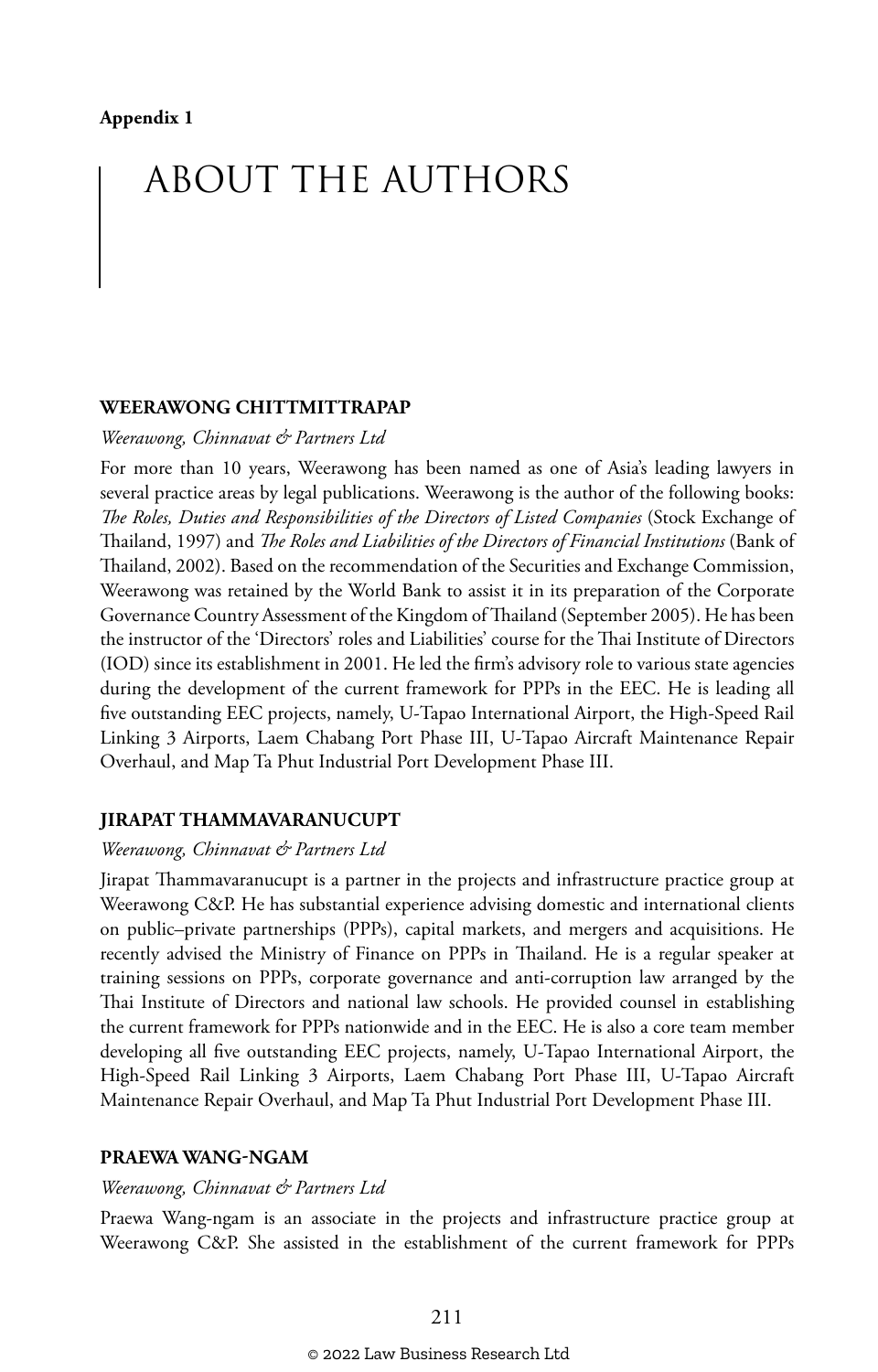nationwide as well as in the EEC. She also has extensive experience in recent remarkable infrastructure and PPP projects, including all EEC mega projects (U-Tapao International Airport, the High-Speed Rail Linking 3 Airports, Laem Chabang Port Phase III, and Map Ta Phut Industrial Port Development Phase III) and the renewal of the concession for the Bangkok Mass Transit System (BTS) Green Line.

#### **WEERAWONG, CHINNAVAT & PARTNERS LTD**

22nd Floor, Mercury Tower 540 Ploenchit Road Lumpini, Pathumwan Bangkok 10330 Thailand Tel: +662 264 8000 Fax: +662 657 2222 weerawong.c@weerawongcp.com jirapat.t@weerawongcp.com praewa.w@weerawongcp.com www.weerawongcp.com